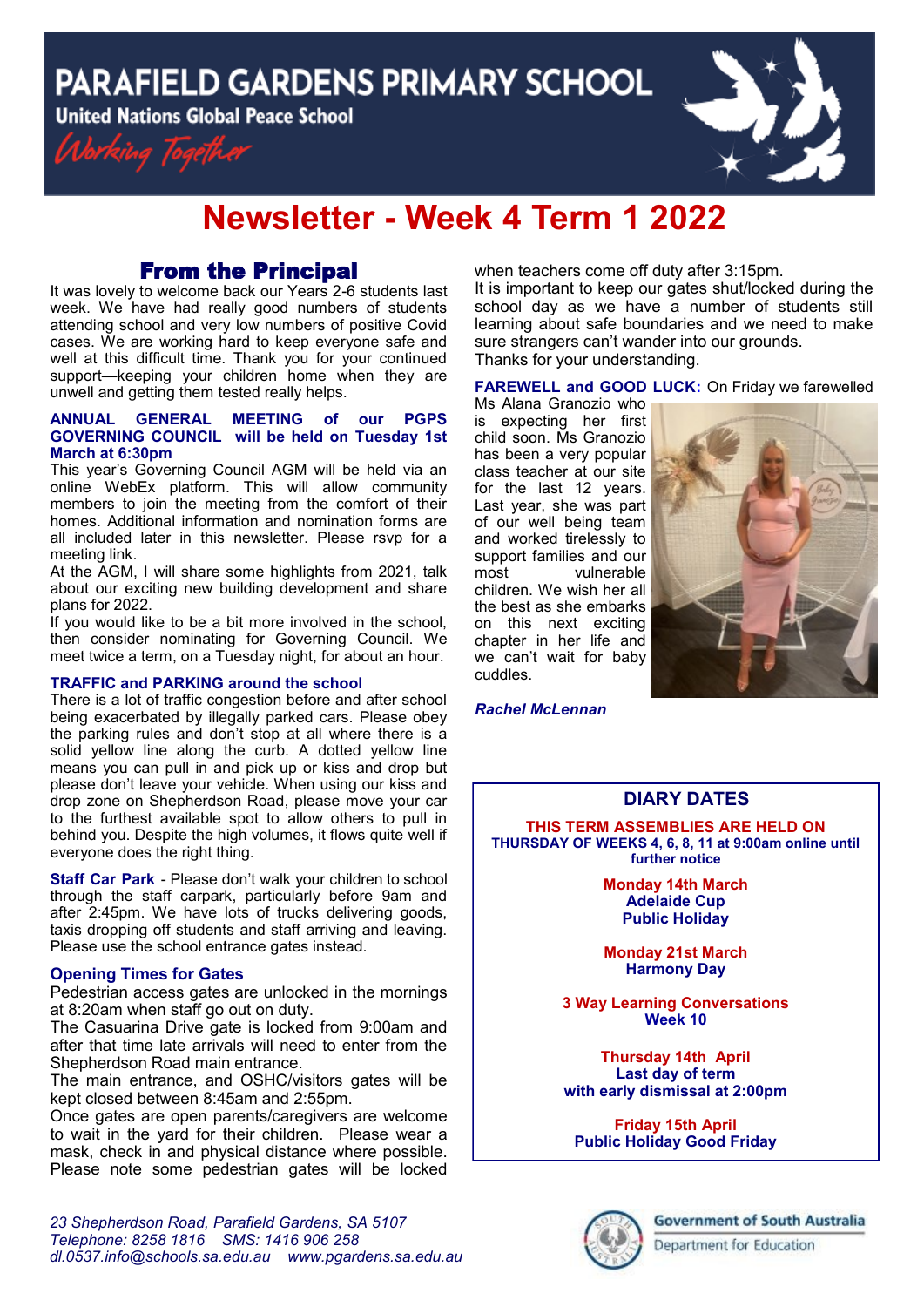#### **2022 Material & Service Charges**

Parafield Gardens Primary School fees for 2022 (known as Material and Service Charges) are \$253 per student. We have quite a few options available to families for payment of school fees which will assist in managing household budgets.

**The School Card Scheme** is administered by the Department for Education and provides financial assistance towards school fees, supporting low to average income families. It is available for dependent students from 4 years of age receiving full-time schooling. Applicants are required to **apply each school year**, using the appropriate form which is available at the front office of the school or on line.

Eligibility for School Card assistance is dependent upon the combined family income for the 2020-2021 financial year being within the School Card income limits (see chart below). As the school fees at Parafield Gardens Primary School are in line with the School Card amount, applicants will have no fees to pay once approved. For further information on the School Card Scheme please contact Department for Education School Card Section on 1800 672 758.

Families who apply for School Card assistance are now able to apply online at **www.sa.gov.au** under the heading Education, Skills and Learning.

More detailed information regarding School Card applications will be included in the Parent Information Packages.

| <b>Number of</b><br><b>Dependent</b><br><b>Children</b> | <b>Gross Annual</b><br><b>School Card</b><br><b>Income Limit</b> | <b>Gross Weekly</b><br><b>School Card</b><br><b>Income Limit</b> |
|---------------------------------------------------------|------------------------------------------------------------------|------------------------------------------------------------------|
|                                                         | \$62,440                                                         | \$1,201                                                          |
| $\mathcal{P}$                                           | \$63,555                                                         | \$1,223                                                          |
| 3                                                       | \$64,670                                                         | \$1,245                                                          |
| 4                                                       | \$65,785                                                         | \$1,267                                                          |
| 5                                                       | \$66,900                                                         | \$1,289                                                          |
| Each additional<br>dependent child                      | \$1,115                                                          | \$22                                                             |

#### **2022 Parent Information Packages**

The 2022 'Student Personal Data' package will soon be sent home to all families. The purpose for the package is to give parents/caregivers the opportunity to check the information that we have on our computer data base and change any details if necessary.

**This is especially important for emergency contact numbers and medical information.** 

Inside the package you will find:

- your account for your 2022 Material & Service **Charges**
- a print out of vital information about your child
- medical information forms and permission forms if applicable to your child
- School Card information

*Please complete and return these forms as soon as possible, as it is very important that our data base contains current information. Even if no details need to be changed, please return the forms in the envelope provided.*

**Lynne Lean - Administration Officer**

#### **News** From The Hive **Premier's Reading Challenge (P.R.C.)**

We will once again be taking part in the Premier's Reading Challenge. The Premier has challenged students to read 12 books by the beginning of September, with 8 books from the P.R.C. list and 4 books of the students' own choice. The awards are: 1st year – certificate, 2nd year – bronze medal, 3rd year – silver medal, 4th year – gold medal, 5th year – champion medal, 6th year – legend medal, 7th year – Hall of Fame medal, 8th year – Hall of Fame Reader for Life award, 9th year – Reader for Life bronze award and 10th year – Reader for Life silver medal.

Students in Years 3-7 are required to fill in their own form and when completed return to the Resource Centre. We will fill in forms for Reception to Year 2 students. Students need to be reminded that they can only choose **2 books from any one series**. Hopefully all of our students will take part.

*Let the reading begin!*

# **Janet Armstrong - The Hive**

#### **Engaging in Active Play**

As Early Years educators, we are passionate about play and the benefits it has for our learners. Research has evidenced the importance of play for a child's overall development of intellectual skills, thinking and motivation. Our classrooms are designed to promote opportunities for children to follow their interests and passions as well as the development of social skills and oral language in line with the Australian Curriculum.

Studies have shown that engaging in active play encourages the development of language skills. A child's vocabulary grows and develops as they play together with peers and interact with adults.

Participating in play supports the development of literacy skills, such as listening skills and sound recognition.

Play is associated with the development of social and emotional skills and the ability to develop positive relationships. As children play with each other they learn to get along, communicate their needs, cooperate and resolve conflicts.

Play fosters creativity and imagination - valued traits that are vital in the modern world. Using imagination, children are able to find solutions to a variety of problems they encounter.

The set up of the classrooms is designed to provide opportunities to develop these necessary skills. The children also have the opportunity to develop these important skills when playing in the Nature Garden, where imaginations can create wondrous worlds.





*We are making cakes. Mine is a chocolate mint cake.* **Aaila** 

*I like to pump the water to make a river.* **Khushmeet** 

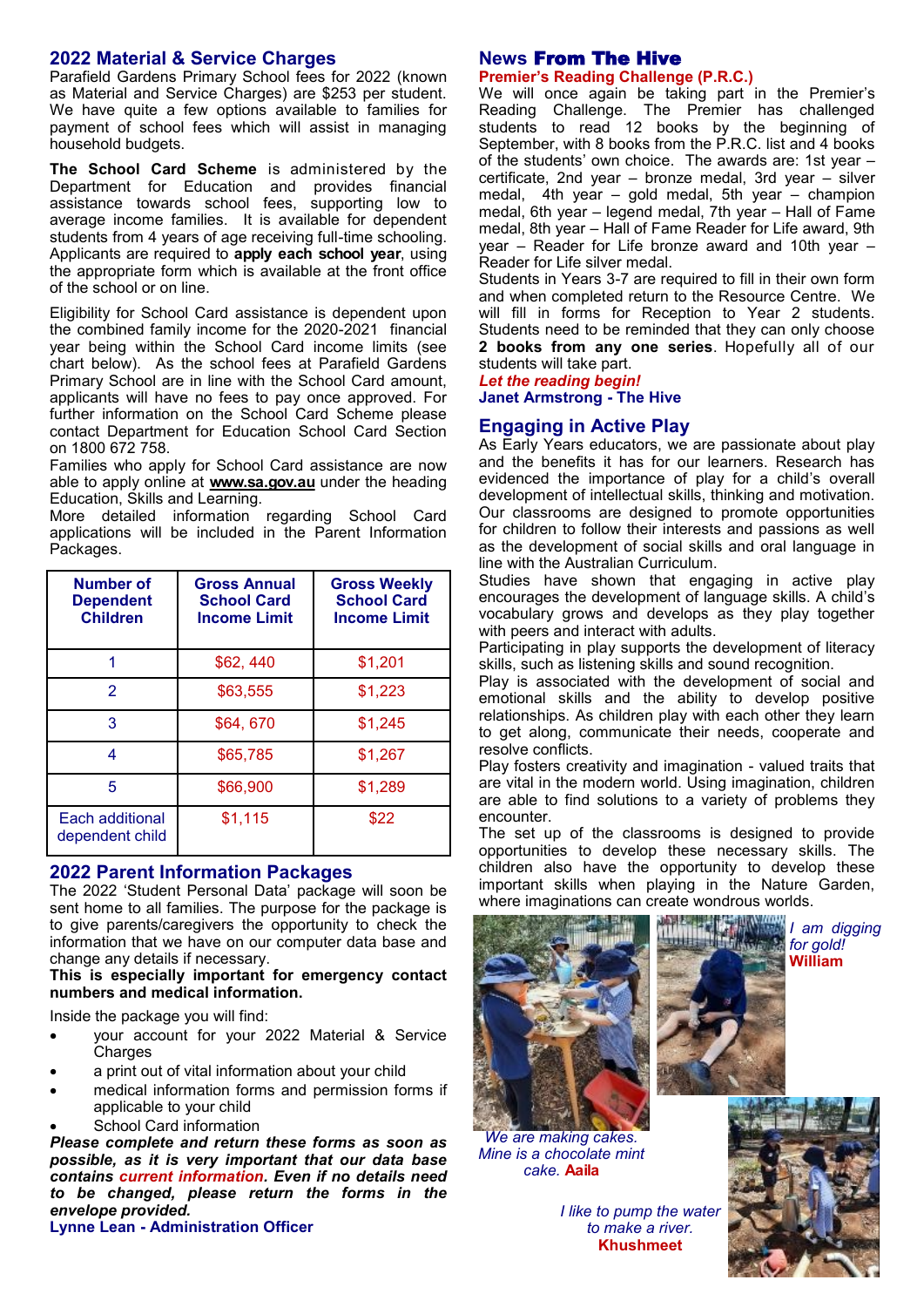# **GOVERNING COUNCIL ANNUAL GENERAL MEETING**

21st February 2022

To all Parents/Caregivers

This letter is to inform all parents of Parafield Gardens Primary School that we will be electing new Governing Council members for 2022-2023 (2 year term) at our Annual General Meeting to be held via WebEx on Tuesday 1st March, 6:30pm - 7:30pm.

The Governing Council is a group of parents that have a joint responsibility with the Principal for the governance of the school. Some of the functions of the Governing Council are:

- set the broad direction and vision of the school.
- determine policies for the school including policies for the safety, welfare and discipline of students.
- regular review of the school budget.
- monitor and review the Site Improvement Plan.
- maybe to raise money for school related purposes.
- maybe perform other functions as determined by the Minister.

### **Under section 7.5 of the Governing Council constitution, all persons who are parents of the school are eligible to nominate for election as a councillor.**

Unless the person:

(7.5.1) is an undischarged bankrupt or is receiving the benefit of a law for the relief of insolvent debtors; or (7.5.2) has been convicted of any offence prescribed by administrative instruction.

The Department for Education now requires all Governing Council members to have a Department of Human Services Working With Children screening clearance which will be organised by the school if need be. The Department for Education, in consultation with SA Health, have made it mandatory that school volunteers inclusive of Governing Council members are all double vaccinated against Covid 19.

Our Governing Council has up to 11 elected parents. We are now calling for any nominations for election as councillors. Given the guidelines of the constitution this will be for 5/6 parents for a term of two years.

These nominations need to be made on the form included on the back page of this newsletter and sent into the Principal by **Friday February 25th 2022.**

There will be a general meeting for the election at the **Annual General Meeting of parents on Tuesday 1st March at 6:30pm via WebEx**. Further information on the election of councillors will be given depending on the number of nominations.

**For a link to join our AGM WebEx meeting, please rsvp to jill.berry180@schools.sa.edu.au** 

Our Governing Council work with the school staff to make Parafield Gardens Primary School the best school it can be. If you would like to be involved and are prepared to work for the good of the school please consider nominating. You can nominate yourself or another person. I am happy to answer any questions that you may have.

Yours sincerely

Rachel McLennan **Principal** 

**For a link to join our AGM WebEx meeting, please rsvp to jill.berry180@schools.sa.edu.au**